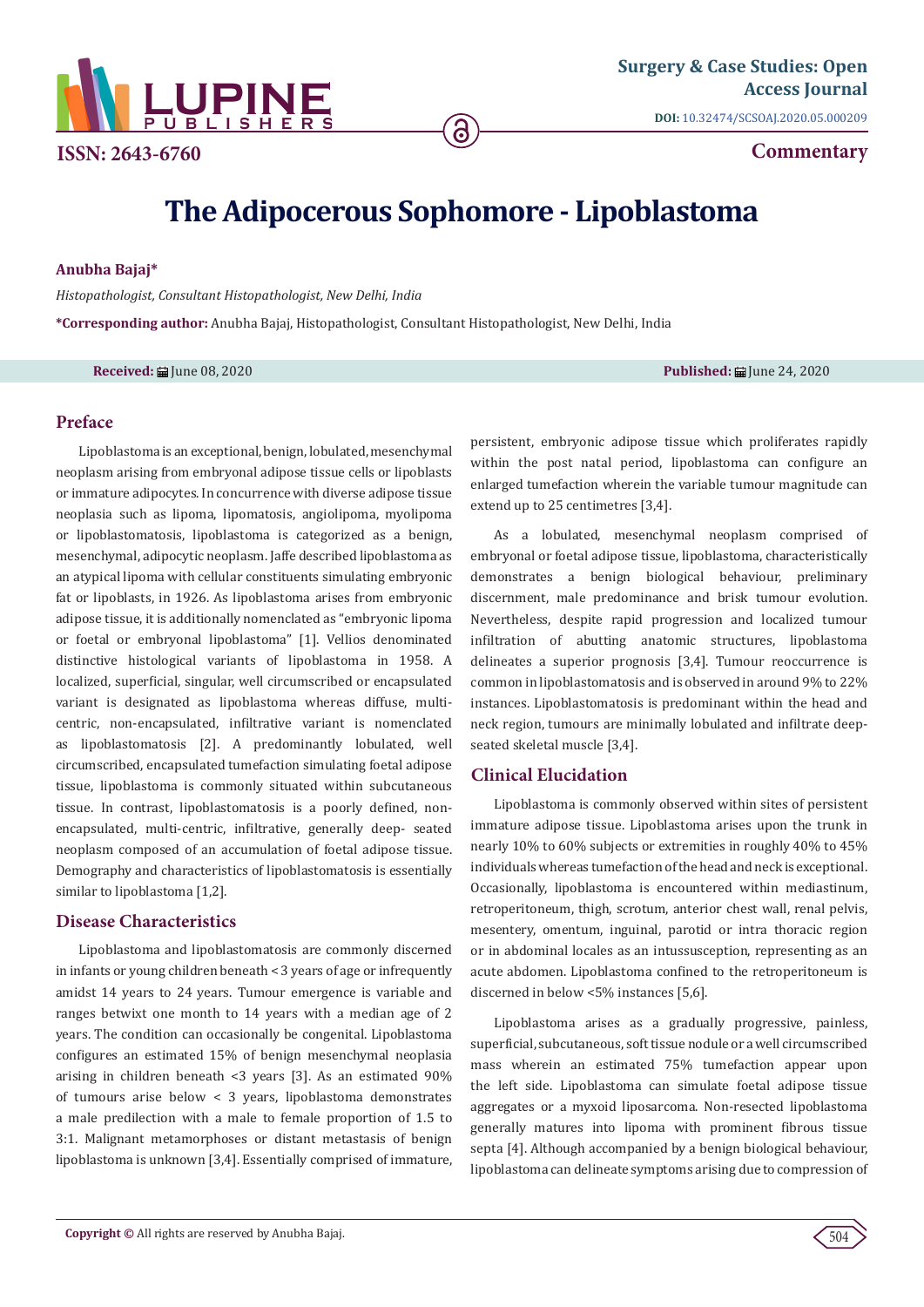adjacent viscera. Typically, lipoblastoma is asymptomatic although nonspecific symptoms such as indigestion, vomiting, constipation, backache, haematuria or urinary symptoms are discerned with pertinently localized tumefaction. Lipoblastoma situated within the chest wall can exhibit cough, dyspnoea, airway obstruction with impaired airway clearance and predisposition to respiratory infections. Clinical symptoms contingent to vascular or spinal cord compression are extremely exceptional [5,6].

# **Histological Elucidation**

On macroscopic examination, miniature lesions of approximately 2 centimetre to 5 centimetre magnitude are discerned. Cut surface demonstrates adipose tissue aggregates with foci of gelatinous metamorphoses. Also, lipoblastoma or multi-centric lipoblastomatosis can manifest as a soft, lobulated tumefaction with a yellowish surface [6]. On fine needle aspiration cytology, a moderate to poorly cellular neoplasm is delineated. Aggregates of mature lipocytes, lipoblasts and spindle-shaped cells are intermixed with abundant, myxoid stroma and a smattering of stripped, elliptical nuclei [6,7]. Morphologically, the multinodular lipoblastoma demonstrates adipocytes in diverse stages of maturation with predominant myxoid foci and an absence of anaplasia. Microscopically, lipoblastoma with a lobulated configuration displays an admixture of mature and immature adipocytes, immature component essentially representing lipoblasts in diverse developmental stages. Contingent to age of incrimination, lipoblasts can be scarce and the neoplasm denominates lipoma- like architecture. Intervening tumour matrix can be myxoid with a plexiform, vascular pattern, akin to myxoid liposarcoma [6,7]. Distinct connective tissue septa divides the tumefaction into separate lobules. However, a lobular architecture is not preponderant in lipoblastomatosis. Occasionally, lipoblastoma or lipoblastomatosis may delineate foci of extramedullary haematopoiesis or cellular component recapitulating brown fat. Cellular maturation can occur, thus engendering a lipoma- like histological picture [6,7]. Histologically, hypo-cellular lobules of adipocytes with divergent differentiation are encountered. Pre-adipocytes, emerging as spindle-shaped or stellate cells, univacuolated or multi-vacuolated lipoblasts and mature adipocytes accumulated within centroidal lobules are discerned. Polygonal nests and cords of multi-vacuolated adipose tissue tumour cells intermingled with numerous mature adipocytes, segregated by fragments of fibro-vascular stroma are exemplified. The pseudoencapsulated, multi-lobulated, mesenchymal tumefaction is comprised of groups and clusters of peripherally disseminated immature lipoblasts demarcated with attenuated fibrous tissue septa [6,7]. Prominent fibrous tissue septa dividing tumour aggregates can be cellular. Tumour cell aggregates can be encompassed with an extracellular accumulation of mucinous matrix. Also, plexiform vascular configurations and abundant myxoid stroma circumscribes cellular lobules [7] (Figures 1-9).



**Figure 1:** Lipoblastoma depicting immature and mature adipocytes, lipoblasts, fibrous tissue fragments and red cell extravasation.



**Figure 2:** Lipoblastoma displaying nests of lipoblasts and immature adipocytes imbued with embryonal adipose tissue commingled with fibrous tissue septa and mature adipocytes.



**Figure 3:** Lipoblastoma depicting aggregates of lipoblasts with peripheral encapsulation with fibrous tissue and intermingled mature adipocytes.

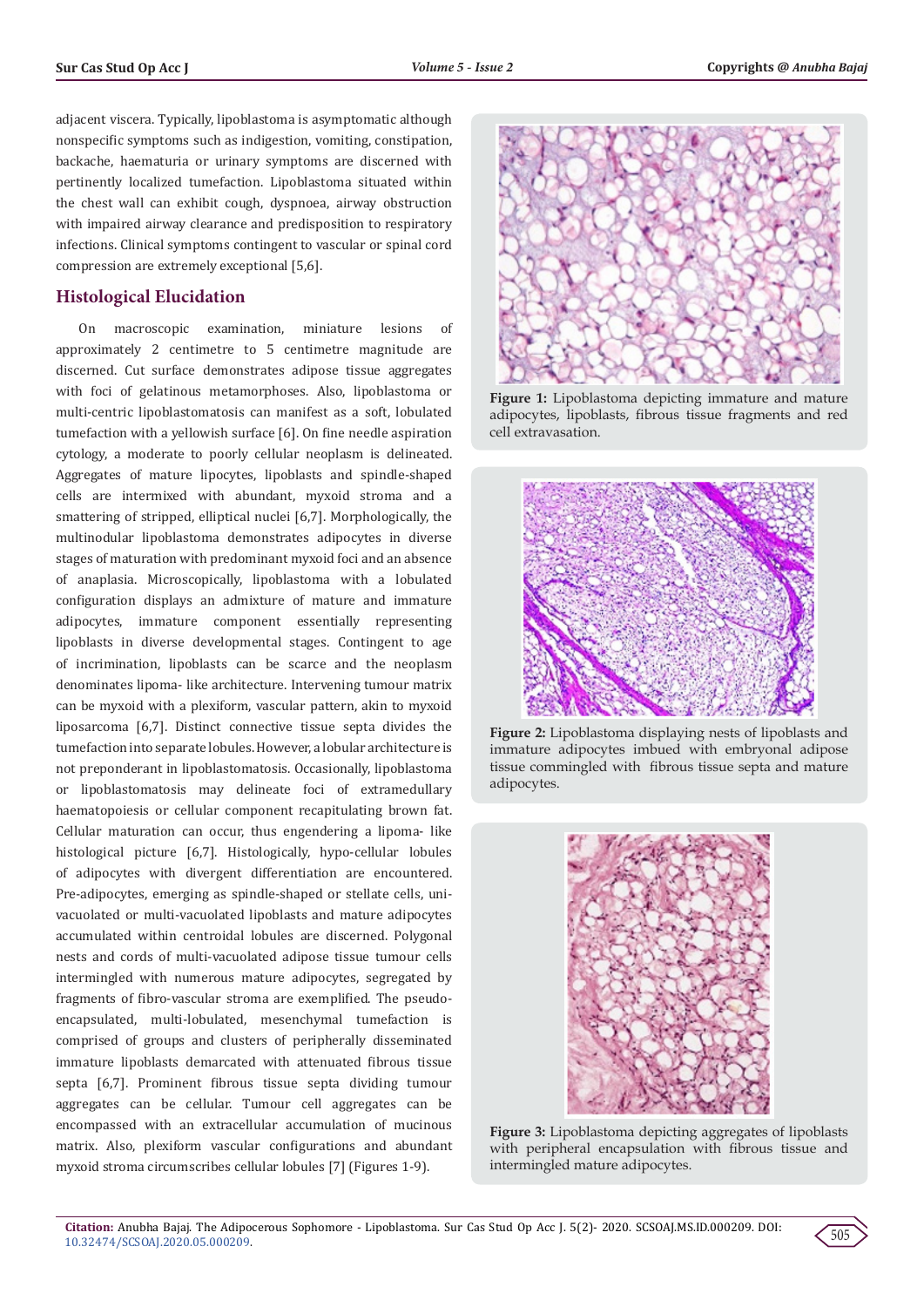

**Figure 4:** Lipoblastoma enunciating aggregates of vacuolated cells impacted with foetal adipose tissue and disseminated fibrous tissue septa.



**Figure 5:** Lipoblastoma exemplifying clusters of immature adipocytes, lipoblasts and few mature adipocytes with several fibrous tissue septa, multi-vacuolated cells and red cell extravasation.



**Figure 6:** Lipoblastoma exhibits accumulates of immature adipocytes, lipoblasts and mature adipocytes with centroidal, uniform nuclei, lipid-rich, vacuolated cytoplasm and fibrous tissue septa.



**Figure 7:** Lipoblastoma detected on fine needle aspiration cytology delineating lipid- rich, vacuolated cells with uniform, centric or eccentric nuclei and aggregates of fibro connective tissue.



**Figure 8:** Lipoblastoma depicting aggregates of immature lip oblasts, few mature adipocytes, intermixed fibrous tissue septa and red cell extravasation.



**Figure 9:** Lipoblastoma demonstrating aggregates of immature adipocytes with peripheral, compressed nuclei, intervening fibrous tissue septa and vascular congestion.

506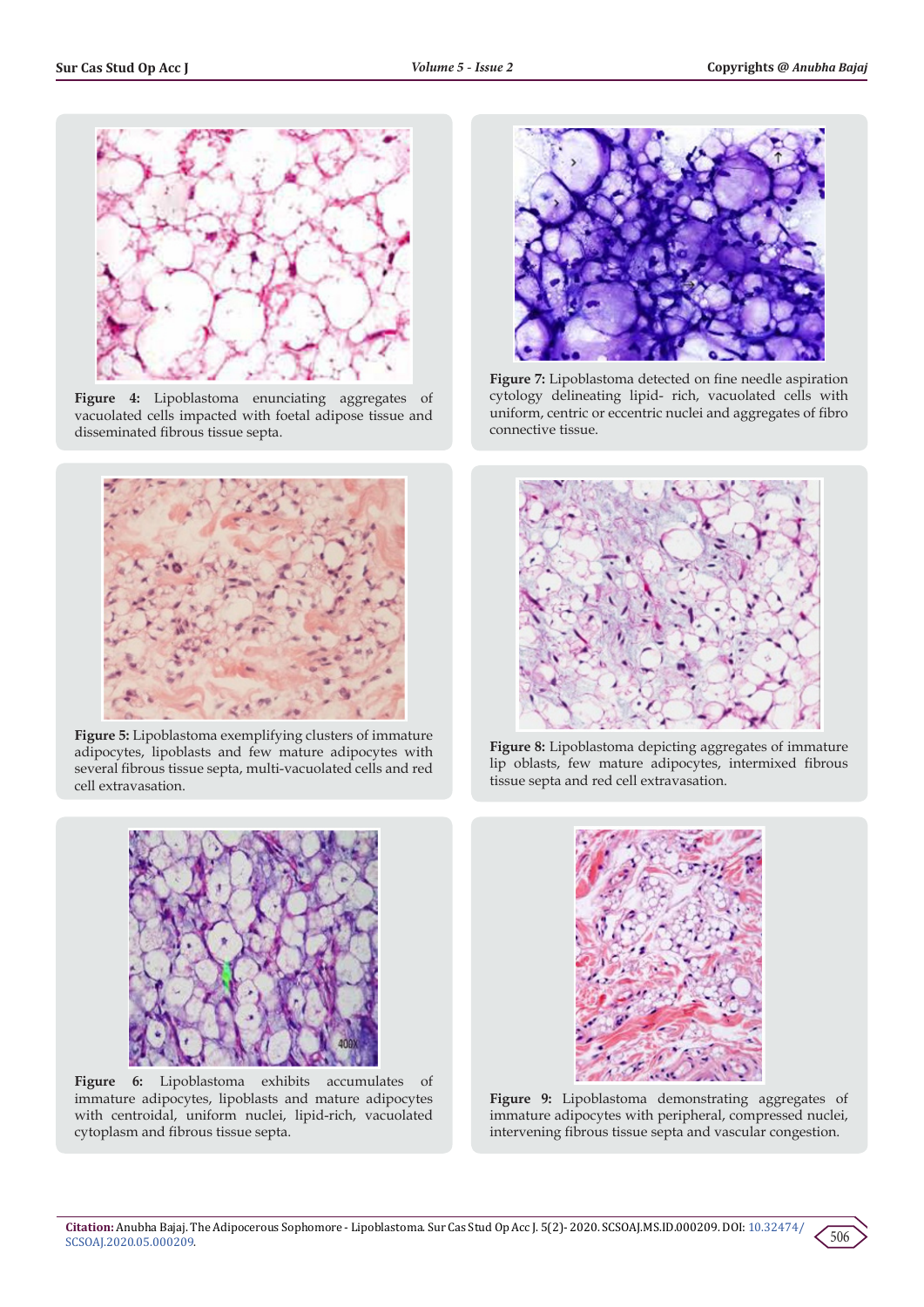# **Immune Histochemical Elucidation**

Immune histochemical evaluation with CD34, S100 protein and desmin is beneficial. Primitive mesenchymal cells are immune reactive to desmin whereas adipocytes are immune reactive to CD34 and S100 protein and vascular endothelial cells are immune reactive to CD34. Lipoblastoma is immune reactive to Ki67, CD31 and alpha-smooth muscle actin ( $\alpha$ -SMA) [3,4]. Characteristically, majority of lipoblastomas demonstrate a genomic rearrangement of 8q11-13. Genetic mutation of chromosome 811q and around q13 region (8q11-13) with rearrangements within PLAG 1 gene is discerned in an estimated 70% subjects. Assessment of aforesaid genomic rearrangements is advantageous in detecting primary or reoccurring lipoblastomas [3,4]. Also, a polysomy for chromosome 8 is discerned along with genetic translocation of t(3;8) ( p13;q21.1). On ultrastructural examination, tumour cells display an encompassing basal lamina, pinocytotic vesicles, Golgi membrane, spheroidal to elliptical mitochondria along with accumulation of intracytoplasmic glycogen and lipid. Tumour cells recapitulate a myxoid liposarcoma or cells of normal, developing adipose tissue [3,4].

# **Differential Diagnosis**

Lipoblastoma requires a distinction from neoplasia such as lipofibromatosis or infantile fibromatosis which denominates abundant fibrous tissue. Nevertheless, a singular entrapment of mature adipose tissue cells, an absence of myxoid stroma or a plexiform vascular plexus are features substantiating aforesaid neoplasia(7,8). Lipoblastoma necessitates a segregation from adjunctive adipose tissue containing neoplasia such as lipoma, liposarcoma or teratoma. Occurrence of associated mesenchymal constituents and concomitant cystic change demarcates lipoblastoma from lipoma [7]. Teratoma often depicts discrete foci of calcification or ossification. Myxoid liposarcoma is infrequently delineated in children and lacks a distinct lobular pattern. The cellular neoplasm demonstrates giant cells with pleomorphic nuclei and diverse molecular anomalies [7,8]. Well differentiated liposarcoma is exceptionally discerned in children, is minimally cellular, displays mature adipose tissue aggregates, an absence of lipoblasts, spindle-shaped cells with enlarged, intensely stained nuclei and significant nuclear enlargement or pleomorphism. Immune reactivity to mouse double minute 2 homolog (MDM2) and cyclin dependent kinase 4 (CDK4) is discerned. Liposarcoma is infrequent prior to ten years of age. Besides, diagnostic imaging features are invalidated [7,8].

## **Investigative Assay**

A competently extracted surgical tissue specimen is mandated in adult subjects in order to diagnose lipoblastoma on account of nonspecific clinical features. Commonly, a lipoblastoma is appropriately discerned on an accurate histological examination. Conventional radiograph of lipoblastoma is nonspecific and demonstrates a density mass comprised of soft tissue, pertinent to tumour magnitude, thickness and localization. Tumefaction is devoid of calcium deposition or erosion of abutting bone on account of rapid tumour progression [8,9]. Ultrasonography, computerized tomography (CT) and magnetic resonance imaging (MRI) are beneficial for assessing the extent, magnitude and location of neoplasm. Computerized tomographic angiography (CTA) can precisely evaluate critical vascular parameters.

Computerized tomography (CT) and magnetic resonance imaging (MRI) are excellent diagnostic modalities for determining the genesis, anatomical expanse and composition of a lipoblastoma. Imaging features are contingent to the composition, percentage of adipose tissue intermixed with myxoid stroma along with concordant, intrinsic fibrous tissue, vascular configurations and adjacent soft tissue nodules. Infants and young children exemplify an extensive myxoid component within a lipoblastoma whereas older children preponderantly display adipose tissue [8,9]. Computerized tomography (CT) permits a direct evaluation of adipose tissue component besides thick, fibrous tissue septa traversing the tumour, tumour nodularity and tumour enhancement on account of fibrous tissue. Magnetic resonance imaging (MRI) is a preferred diagnostic modality to evaluate the neoplasm and segregate lipoblastoma from accumulates of normal subcutaneous adipose tissue. Lipoblastoma is a lobulated neoplasm demonstrating enhancement of signal intensities [8,9].

Magnetic resonance imaging (MRI) defines intrinsic configuration of a lipoblastoma. Adipose tissue component delineates dense foci of signal intensities identical to subcutaneous adipose tissue within comprehensive image sequences. Myxoid, cystic articulations depict minimal signal intensity with T1 weighted imaging sequences and enhanced signal intensity with T2 weighted imaging sequences, thereby indicating an augmented water content of the neoplasm. Fibrous tissue septa exhibit intrinsic, mildly enhanced subdivisions. Occasionally, miniature, enhancing soft tissue nodules are enunciated. Lipoblastoma can be subjected to a fluorescent in situ hybridization (FISH) to confirm the diagnosis [8,9].

### **Therapeutic Options**

A comprehensive surgical extermination of the neoplasm with preservation of vital organs and a broad perimeter of normal, uninvolved, circumscribing soft tissue is advantageous and preferred. Additionally, dispensation of enlarged neurovascular bundles is recommended during treatment of enlarged tumours [10]. Irrespective of tumour localization, an optimal surgical eradication of the neoplasm is mandated. Comprehensive tumour resection is accompanied by an excellent prognosis as it appropriately circumvents a localized tumour reoccurrence. Distant metastasis and malignant metamorphoses of lipoblastoma is unknown [10]. Lipoblastoma demonstrates a superior prognosis with absent distant metastasis whereas potential tumour